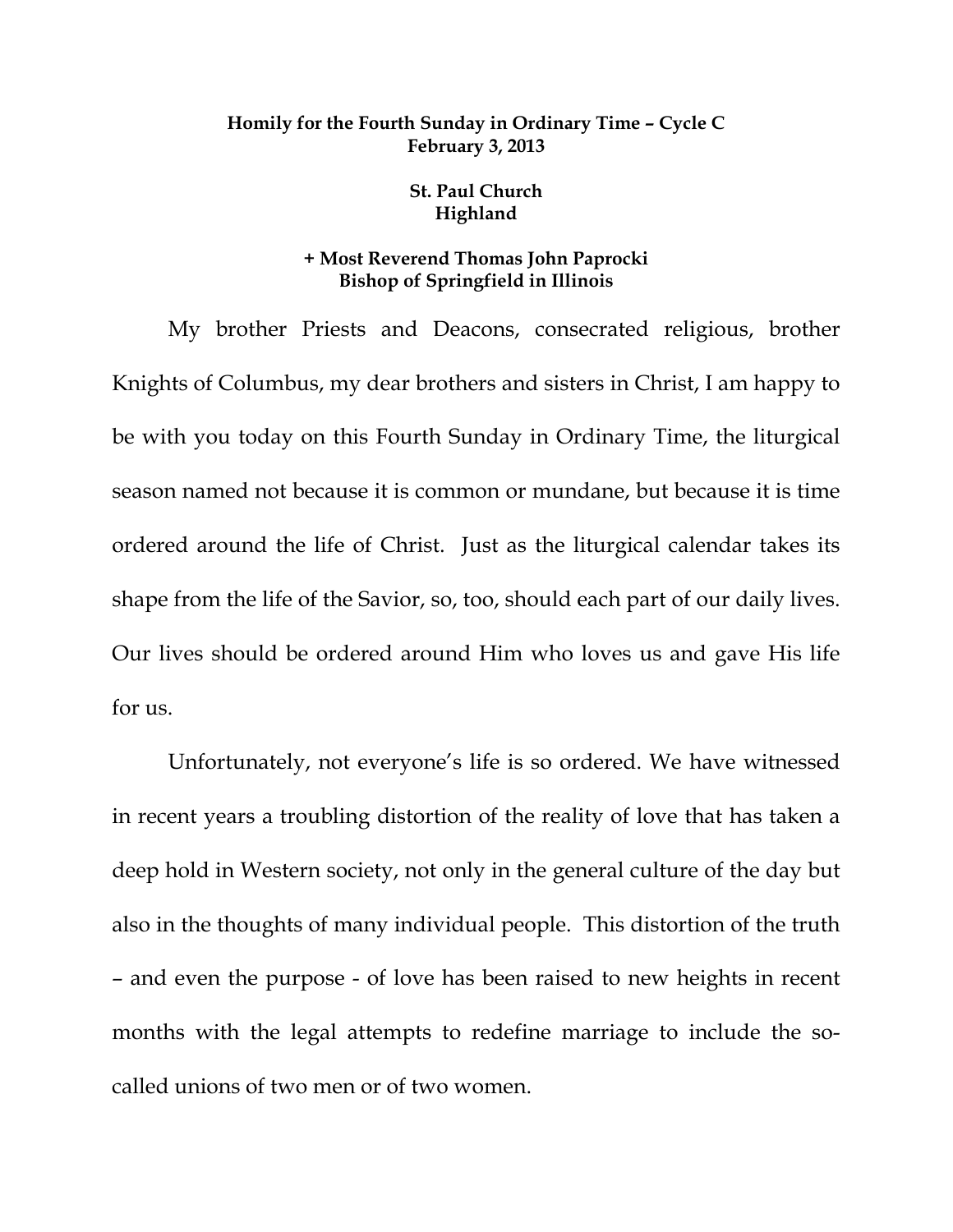Indeed, here in Illinois such an attempt to redefine marriage was made last month, and will be attempted again in less than two weeks – by one great irony – on February 14th, the memorial of Saint Valentine, if matters progress according to the wishes of the Illinois Senate President. You know already of the efforts of the Bishops of Illinois to oppose this attempt to redefine marriage and I urge you join us.

 Those who insist on this redefinition of marriage claim to do so out of love. Should anyone be denied the right to love another person, they ask. The answer, of course, is no, provided that we have a true definition of love, such as is given us today by Saint Paul.

 This passage is frequently proclaimed at wedding ceremonies, when a man is joined to his wife and the two become one flesh, because at the heart of marriage, as at the heart of every Christian life, is love (cf. Genesis 2:24). At the beginning of this passage, the Apostle tells us to "strive eagerly for the greatest spiritual gifts" (I Corinthians 12:31). At the conclusion of this passage, he tells us what the greatest spiritual gift is: "the greatest of these is love" (I Corinthians 13:13). Let us, then, consider this key and fundamental question: What is love?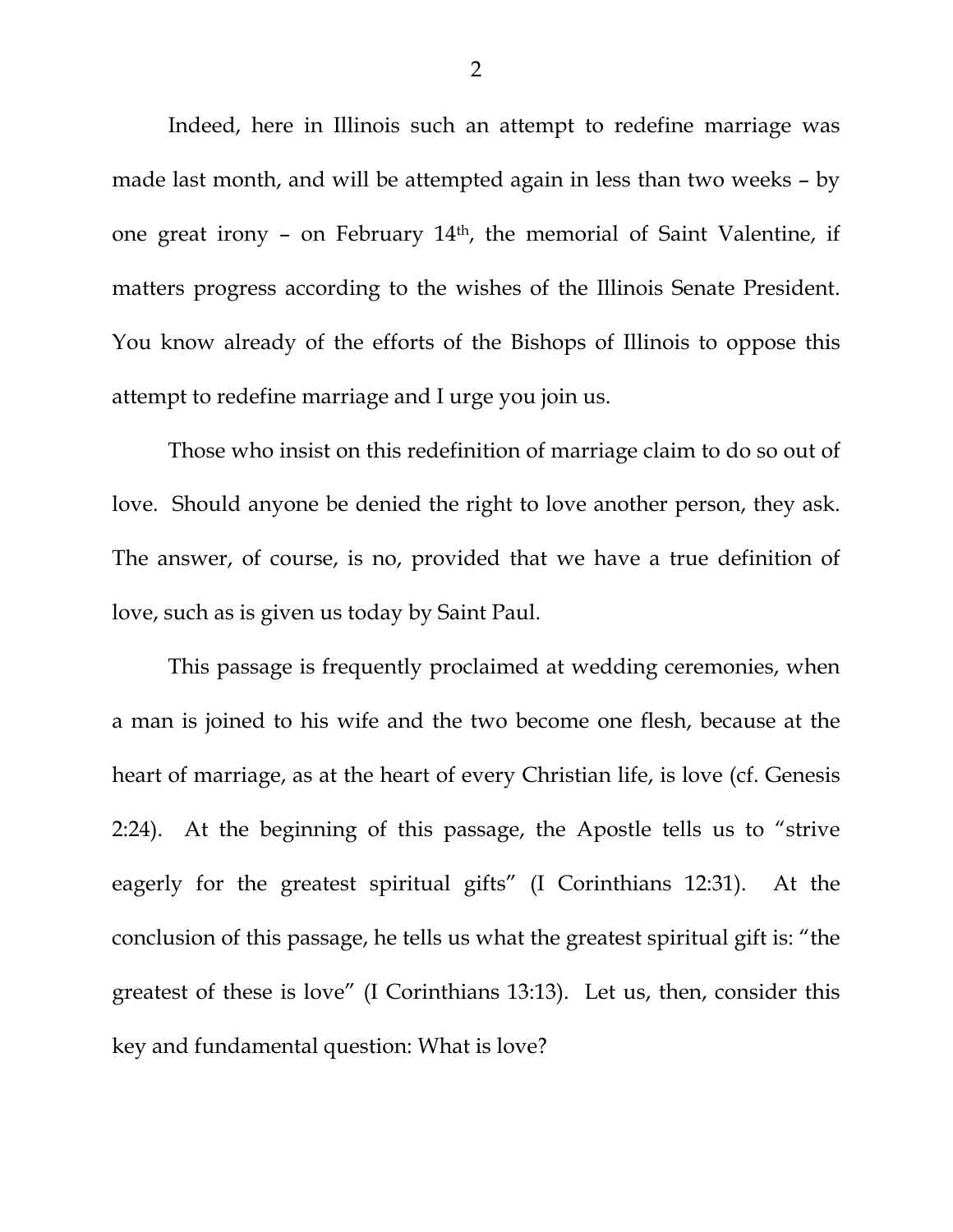Certainly, love is a feeling that we experience, an emotion, but it is also much more than a sentiment. Emotions come and go, like the waxing and waning of the moon, and sometimes they deceive us. It sometimes happens that we perceive to have been slighted by someone when no slight was actually done to us. We sometimes become angry with friends or family members, and while we feel anger towards them and not necessarily affection, it does not mean that our love for them has ceased.

 Rather than being an emotion, love is a choice. Love is a choice for the good of another person. Love is also the desire to act so as to obtain the good for another person. Love, then, is not so much an emotion as it is an act of the will; love is a choice; it is a decision to act in a certain way, not simply a feeling over which we have no control.

 We know that what is good is not sinful and what is sinful is not good. Authentic love, then, never encourages sin or leads a person further into sin, but seeks instead to help another live a holy life. Love seeks to lead a person further away from sin and closer to the truth. We also know that the truth is not a thing, but a person. Christ Jesus tells us, "I am the way and the truth and the life" (John 14:6). One who loves seeks to lead the beloved always closer to Jesus Christ, to him who is not only the Good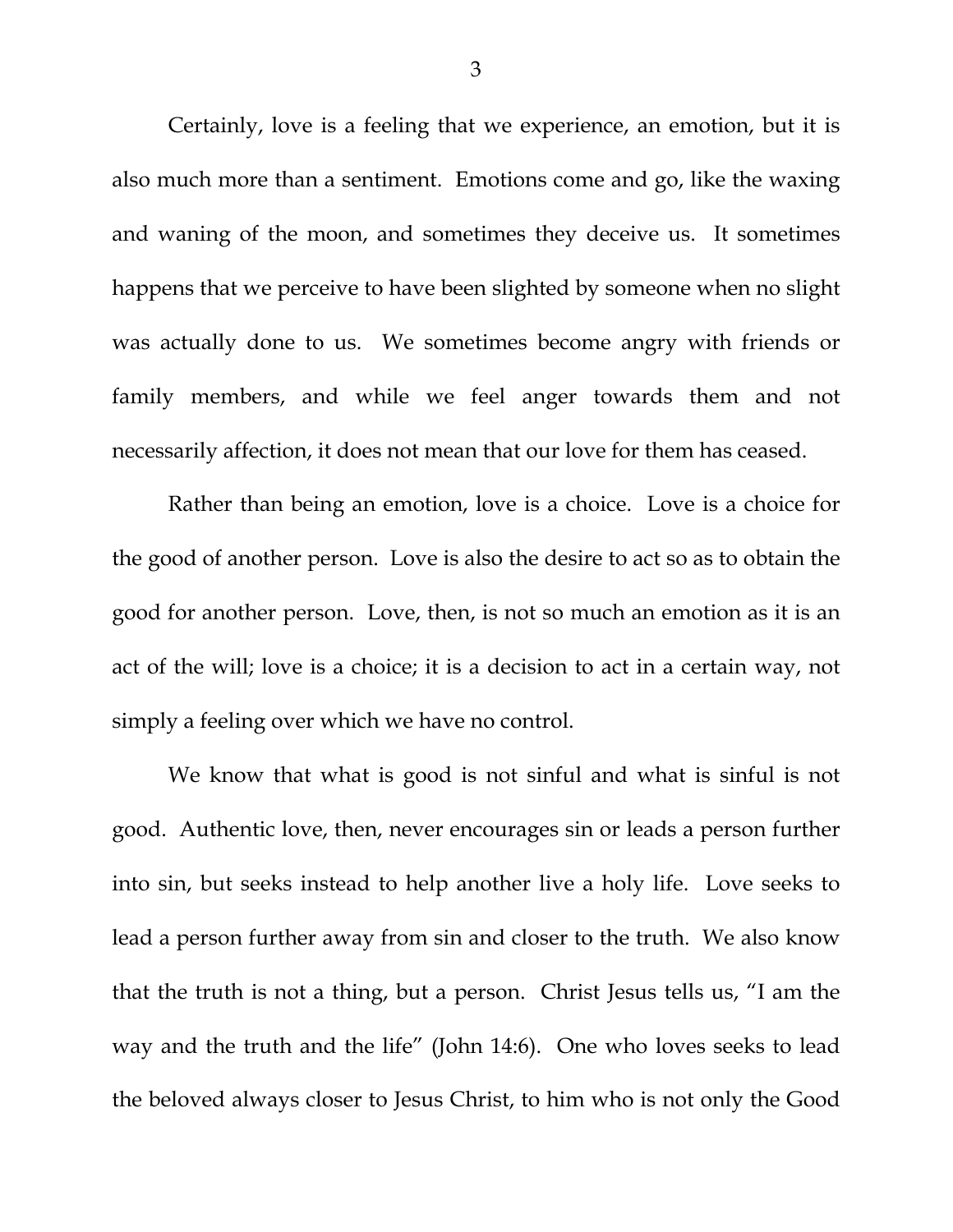Shepherd but is, as Saint Thomas Aquinas teaches us, Goodness itself (cf. John 10:11).

 Parents know that when they raise their children and teach them the ways of love, that "love both elicits virtue and expels vice, not permitting it to spring up at all."1 If vice is not expelled but instead encouraged and fostered, then a person lives more in sin than in love, and their salvation is at risk. This is why Saint John Chrysostom declared, "In other words, says Paul, if I have no love I am not just useless but a positive nuisance."2

Love, then, does not tolerate sinful desires and activities but seeks to root them out because "it does not rejoice over wrongdoing but rejoices in the truth" (I Corinthians 13:6). The Venerable Fulton J. Sheen put it this way:

Christian love bears evil, but it does not tolerate it.

- It does penance for the sins of others, but it is not broadminded about sin.
- The cry for tolerance never induces it to quench its hatred of the evil philosophies that have entered into contest with the Truth.
- It forgives the sinner, and it hates the sin; it is unmerciful to the error in his mind.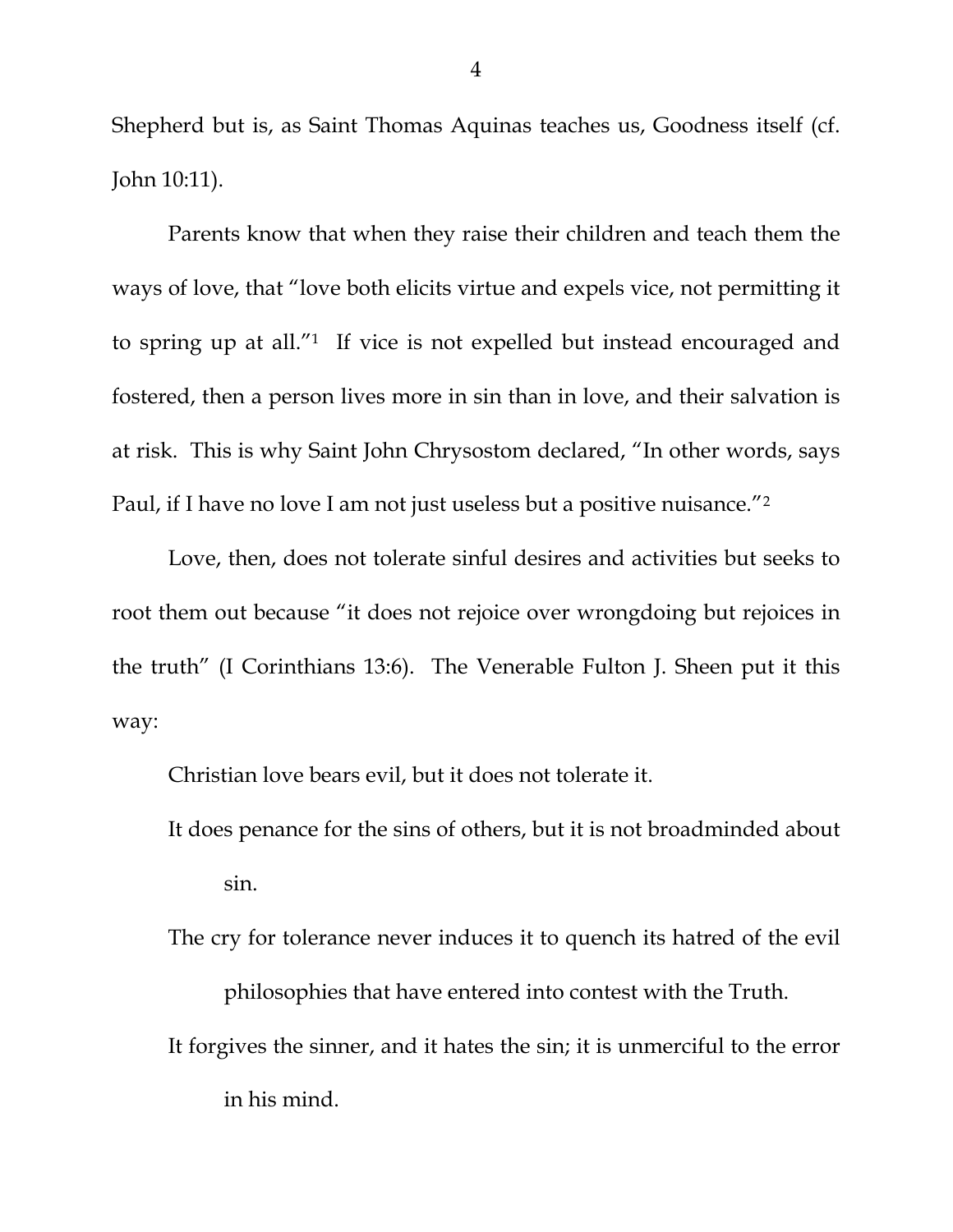- The sinner it will always take back into the bosom of the Mystical Body; but his lie will never be taken into the treasury of His Wisdom.
- Real love involves real hatred: whoever has lost the power of moral indignation and the urge to drive the buyers and sellers from the temples has also lost a living, fervent love of Truth.
- Charity, then, is not a mild philosophy of "live and let live"; it is not a species of sloppy sentiment.

Charity is the infusion of the Spirit of God, which makes us love the beautiful and hate the morally ugly.

When the Church teaches and proclaims what is moral and what is immoral, what is holy and what is sinful, what is right and what is wrong, what is just and what is unjust, she is met with opposition; evil never likes to be called out for what is. Yet in the face of such opposition, the Church continues to speak the truth because "love endures all things" because she does not teach her mere opinion, but the truth she has received from Jesus Christ (I Corinthians 13:7).

There will be some – as there have always been – who will seek to hurl those who speak the truth over a cliff, as they attempted with the